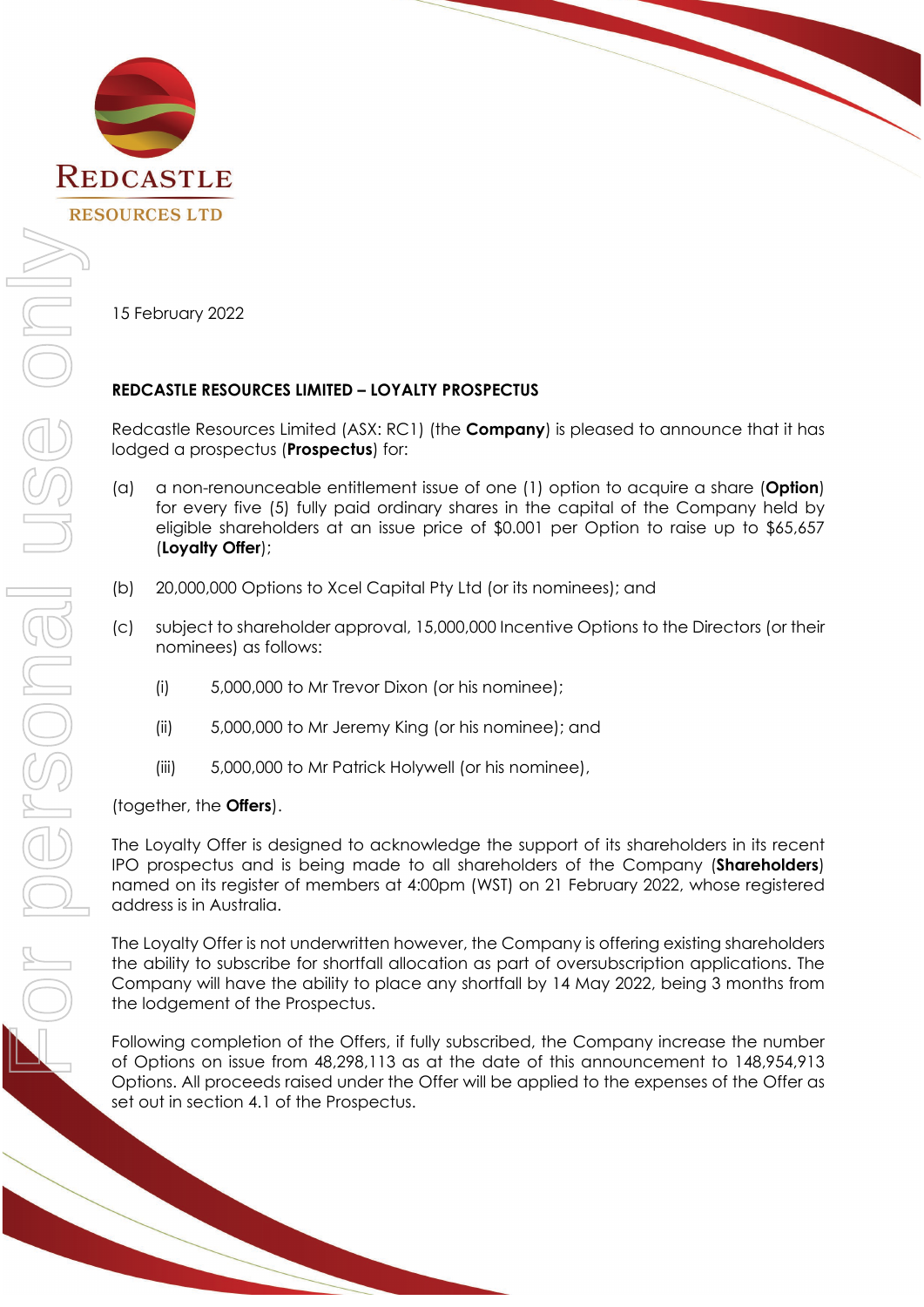

Further details regarding the Offers, including how to accept, will be set out in the Prospectus. An electronic copy of the Prospectus can be accessed at [https://www.tt](https://www.tt-limited.com/announcements.html)[limited.com/announcements.html.](https://www.tt-limited.com/announcements.html)

## **Key dates for the Offers**

| <b>Action</b>                                                                                                                                        | Date*            |
|------------------------------------------------------------------------------------------------------------------------------------------------------|------------------|
| Announcement of Loyalty Offer                                                                                                                        | 14 February 2022 |
| Lodgement of Prospectus with the ASIC                                                                                                                | 14 February 2022 |
| Lodgement of Prospectus and Appendix 3B with ASX                                                                                                     | 14 February 2022 |
| Ex date                                                                                                                                              | 18 February 2022 |
| Notice of Meeting dispatched to approve the issue of the<br>Incentive Options under the Director Offer                                               | 19 February 2022 |
| Record Date for determining Entitlements                                                                                                             | 21 February 2022 |
| Loyalty Offer opens (Announcement that prospectus has sent out<br>to Shareholders)                                                                   | 22 February 2022 |
| Last day to extend the Closing Date of the Loyalty Offer (prior to<br>noon AEDT)                                                                     | 28 February 2022 |
| Closing Date for the Loyalty Offer at 5:00pm <sup>*</sup>                                                                                            | 3 March 2022     |
| Issue date and lodgement of Appendix 2A with ASX applying for<br>quotation of the Options under Loyalty Offer and Xcel Offer (prior<br>to noon AEDT) | 8 March 2022     |
| Last day for issue of Loyalty Options under the Shortfall Offer                                                                                      | 13 March 2022    |
| Issue date and lodgement of Appendix 2A with ASX applying for<br>quotation of the Options under the Director Offer (prior to noon<br>AEDT)           | 22 March 2022    |

\* The Directors may extend the closing dates of the Offers by giving at least 3 Business Days' notice to ASX prior to the respective closing date.